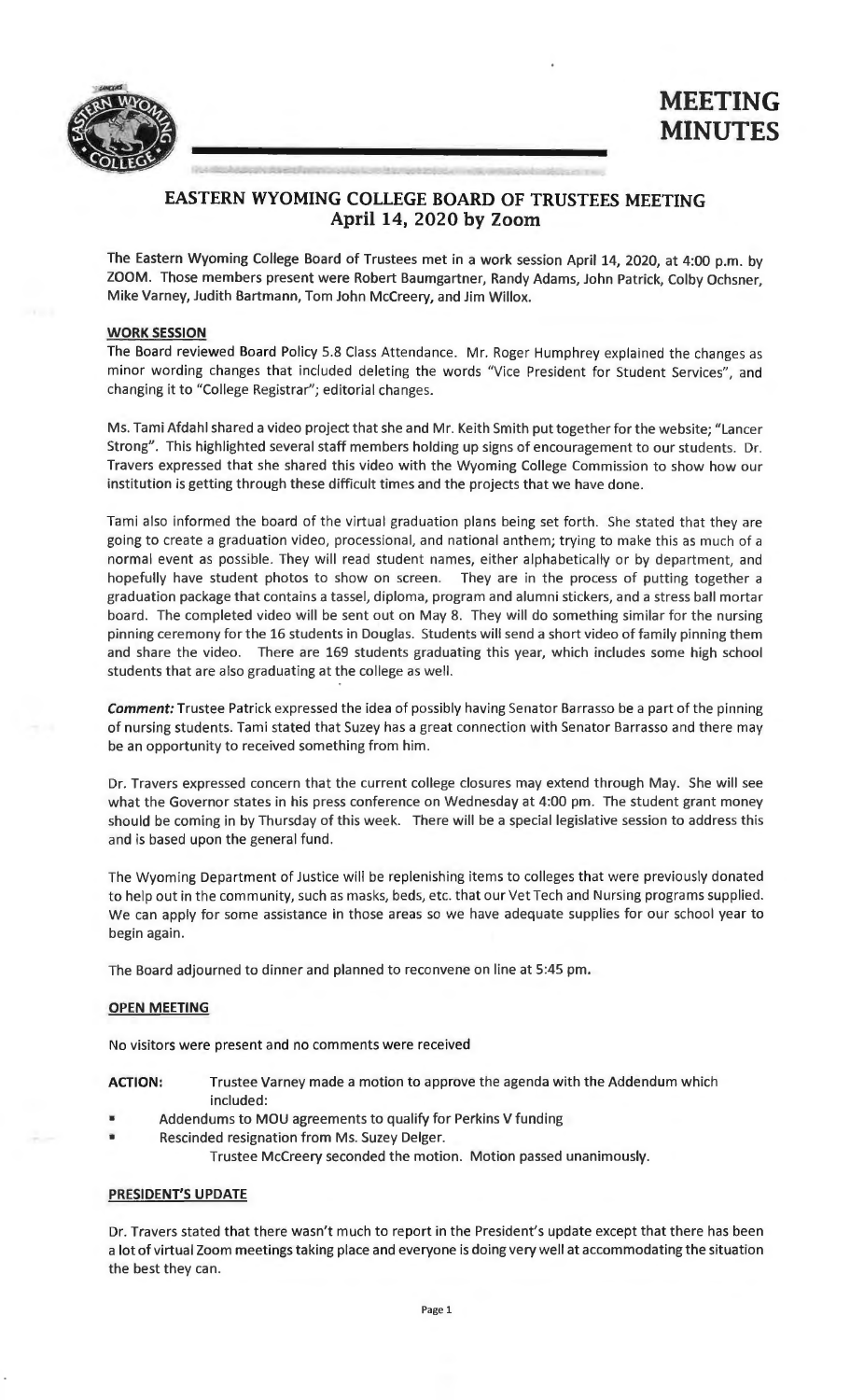### **CONSENT AGENDA**

**ACTION:** Trustee Bartmann made a motion to approve the Consent Agenda, which included: Minutes from the March 10, 2020, Board meeting. Trustee Adams seconded the motion. Motion passed unanimously.

#### **ACTION ITEMS**

**ACTION:** VP Wilkes presented the Financial Report for April. Trustee Mccreery made a motion to approve the April Financial Report. Trustee Patrick seconded the motion. Motion passed unanimously.

#### **FIRST READING**

- **ACTION:** Trustee Varney made a motion to approve First Reading Revisions to Board Policy 5.3 Institutional Withdrawal. Trustee Mccreery seconded the motion. Motion passed unanimously.
- **ACTION:** Trustee Mccreery made a motion to approve First Reading Revisions to Board Policy 5.6 Financial Holds. Trustee Ochsner seconded the motion. Motion passed unanimously.
- **ACTION:** Trustee Varney made a motion to approve First Reading Revisions to Board Policy 5.7 Family Educational Rights and Privacy Act. Trustee Bartmann seconded the motion. Motion passed unanimously.
- **ACTION:** Trustee Patrick made a motion to approve First Reading Revisions to Board Policy 5.11 Residence Classification. Trustee Varney seconded the motion. Motion passed unanimously. **Comment:** Dr. Travers stated that this could change again in accordance to what transpires from the Legislature.
- **ACTION:** Trustee Mccreery made a motion to approve First Reading Revisions to Board Policy 5.12 High School Student Tuition. Trustee Bartmann seconded the motion. Motion passed unanimously.
- **ACTION:** Trustee Varney made a motion to approve First Reading Revisions to Board Policy 6.11 Animals or Pets on Campus. Trustee Patrick seconded the motion. Motion passed unanimously. **Comment:** Trustee Varney asked if there was ever a situation or experience having animals on campus that we needed to be worried about. Dr. Travers stated that we have to be in compliance with the Fair Housing Act and accommodate the 504 students. Research has shown that having an emotional support animal on campus helps students cope.

Trustee Varney asked if there were maintenance problems associated with pets in dorm rooms. Keith Jarvis stated that there was only one issue that he had with having to replace carpet due to a dog. The cost of cleanup is covered by the student's deposit. Keith stated that we cannot charge a separate deposit for animals.

Roger Humphrey stated that the students have to sign a contract and agreement to have an emotional support animal and there is a process in place.

#### **FINAL READING**

**ACTION:** Trustee Varney made a motion to approve the Final Reading Revisions to Board Policy 5.0 Admission. Trustee Patrick seconded the motion. Motion passed unanimously.

### **ADDENDUM TO AGENDA**

- **ACTION:** Trustee Varney made a motion to approve the MOU agreements to qualify for Perkins V funding. Trustee Mccreery seconded the motion. Motion passed unanimously.
- **ACTION:** Trustee Ochsner made a motion to approve Ms. Suzey Delger's rescinded resignation. Trustee Patrick seconded the motion. Motion passed unanimously.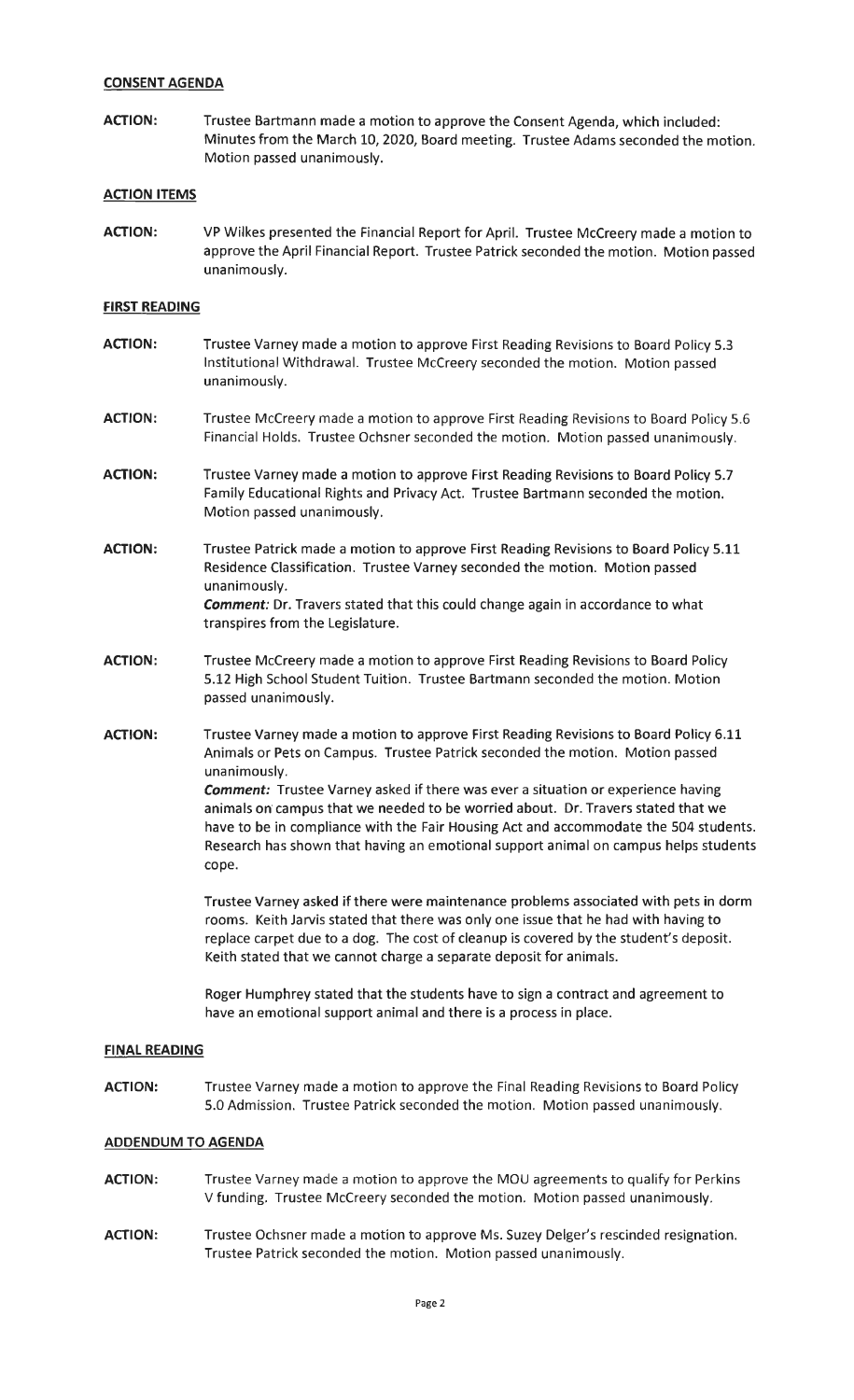### **INFORMATION ITEMS**

Mr. Keith Jarvis updated the Board on the Construction Projects & Major Maintenance. He presented a presentation and pictures of the progress of ATEC. He also stated that the card door readers were being installed and will be functional.

Ms. Tami Afdahl updated the Board on College Relations. In addition to keeping everyone updated on the website, she continues to work on registration items at EWC and with the Outreach coordinators on registration.

Dr. Margaret Farley updated the Board on the Douglas Campus. She continues to keep communication open with the Outreach coordinators. Currently, they have 16 applications in Gunsmithing. Only 8 of those have completely finished all the paperwork and tomorrow is the day to make final decisions. Glen will be reaching out to the finished applications and inform them that they have been accepted into the program. Glen has decided to push the completion to August when they come back and is working with Heidi, Debbie and Lynn to work out schedules

Nursing positions are all filled. We have one alternate left and will hopefully keep the 16 students in.

Mr. John Hansen updated the Board on Institutional Development. John stated that the Foundation Finance committee completed the sale of the property of 80 acres on the landfill road around \$177,000, which will be used for agriculture scholarships. Mr. Neal Newman had donated 100% of his commission back to the foundation; that should be around \$6,000. We are rounding the corners of the ATEC campaign. With some CDs that are maturing, we will be able to make the payment. John was also invited to sit on the SAREC Board.

**Comment:** Trustee Patrick congratulated John for his position on the SAREC Board.

Ms. Holly Lara updated the Board on Human Resources. Holly wanted to commend all the employees who are working tirelessly to serve the institution under unique circumstances and wanted to thank everyone for their continued efforts. She also stated that they will be doing Zoom interviews for positions that are currently open in May.

Dr. Heidi Edmunds updated the Board and presented a PowerPoint from Academic Services. Heidi wanted to express her gratitude and thanks to all staff. She has received many comments about how EWC has helped with clear and quick organizational methods and felt very supported throughout the entire institution.

Heidi expressed that Ms. Callie Allred received an 83% score from the College and Career Readiness Grant, which tied with LCCC. Heidi also stated that they have moved 150 class sections to online or remote delivery between EWC and Douglas.

Mr. Roger Humphrey updated the Board on Student Services. He stated that the online application with Radius is ready to go. They will be meeting this week to finalize the usage of on line payment for housing.

In Housing, Shannon Jolley and Rebekah Wells are getting students out of residence halls. They are storing some things for students and will ship them to other institutions this Fall. Shannon, Michelle Brooks and Susan Stephenson have worked through the first round of refunds for room and board. The registration dates are May, June, July and August. May will be a virtually registration. Right now, we have 51 new students with housing applications. Student Service Directors met today to work on recruitment in different ways.

Roger also wanted to congratulate our EWC Golf Team for being the Regional IX Champions.

## **TRUSTEE TOPICS:**

Dr. Travers stated that the WCCC Meetings that were previously scheduled for April 15<sup>th</sup> and 16<sup>th</sup> will now be done virtually.